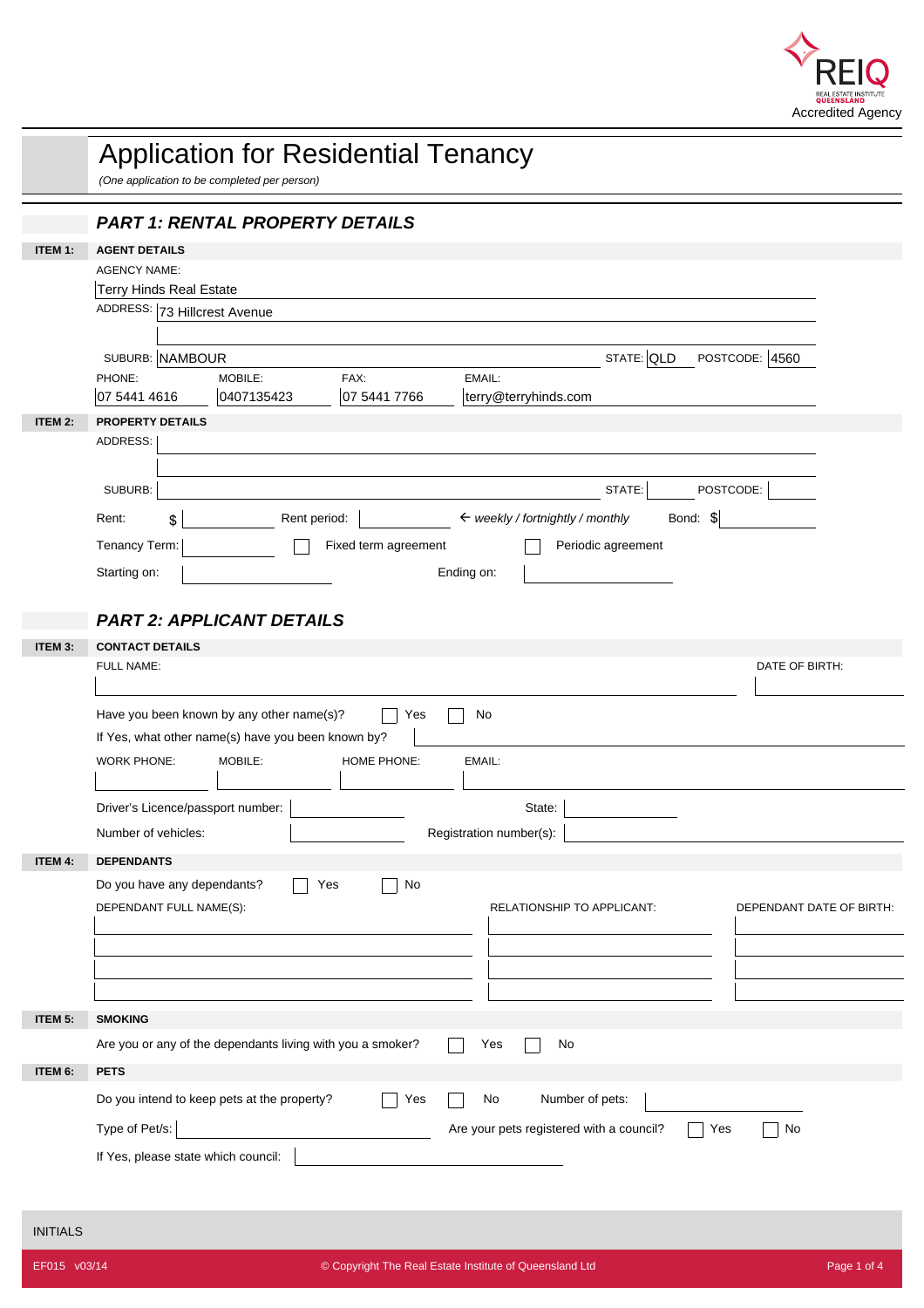| <b>ITEM 7:</b>  | <b>APPLICANTS ADDRESS HISTORY</b>                                                                                      |           |
|-----------------|------------------------------------------------------------------------------------------------------------------------|-----------|
|                 | <b>CURRENT RESIDENTIAL ADDRESS:</b>                                                                                    |           |
|                 |                                                                                                                        |           |
|                 | SUBURB:<br>STATE:                                                                                                      | POSTCODE: |
|                 | TYPE OF OCCUPANCY:<br>PERIOD OF OCCUPANCY:<br>Rent<br>Other: $\rightarrow$<br>Owner                                    |           |
|                 | CURRENT AGENT/LESSOR (If renting):<br>AGENT/LESSOR PHONE:                                                              |           |
|                 |                                                                                                                        |           |
|                 | <b>CURRENT RENT</b><br><b>REASON FOR LEAVING:</b><br>\$<br>$\leftarrow$ weekly / fortnightly / monthly<br>Rent period: |           |
|                 | PREVIOUS RESIDENTIAL ADDRESS:                                                                                          |           |
|                 |                                                                                                                        |           |
|                 | SUBURB:<br>STATE:                                                                                                      | POSTCODE: |
|                 | PERIOD OF OCCUPANCY:<br>TYPE OF OCCUPANCY:                                                                             |           |
|                 | Other: $\rightarrow$<br>Rent<br>Owner                                                                                  |           |
|                 | PREVIOUS AGENT/LESSOR:<br>AGENT/LESSOR PHONE:                                                                          |           |
|                 | PREVIOUS RENT:<br><b>REASON FOR LEAVING:</b>                                                                           |           |
|                 | \$ <br>$\leftarrow$ weekly / fortnightly / monthly<br>Rent period:                                                     |           |
| <b>ITEM 8:</b>  | <b>EMPLOYMENT DETAILS</b>                                                                                              |           |
|                 | No (if no, please provide details of previous employer, if any)<br>Are you employed?<br>Yes                            |           |
|                 | Employment status:<br>Full time<br>Casual<br>Self employed<br>Part time<br>Contract                                    |           |
|                 | <b>OCCUPATION:</b><br>NET INCOME (per week)                                                                            |           |
|                 | \$                                                                                                                     |           |
|                 | DATE COMMENCED EMPLOYMENT (approx.)<br>DATE TERMINATED EMPLOYMENT (if any):                                            |           |
|                 | EMPLOYER/BUSINESS NAME:                                                                                                |           |
|                 |                                                                                                                        | PHONE:    |
|                 | ADDRESS:                                                                                                               |           |
|                 |                                                                                                                        |           |
|                 | SUBURB:<br>POSTCODE:<br>STATE:                                                                                         |           |
|                 | IF SELF EMPLOYED, ACCOUNTANT'S NAME:                                                                                   | PHONE:    |
|                 |                                                                                                                        |           |
| ITEM 9:         | <b>CENTRELINK PAYMENTS</b>                                                                                             |           |
|                 | Are you receiving any regular Centrelink payments?<br>No<br>Yes                                                        |           |
|                 | DESCRIPTION OF PAYMENT(S):                                                                                             |           |
|                 |                                                                                                                        |           |
|                 | TOTAL INCOME (PER WEEK):<br>DATE PAYMENTS COMMENCED:                                                                   |           |
|                 | \$                                                                                                                     |           |
| <b>ITEM 10:</b> | <b>STUDENT DETAILS</b>                                                                                                 |           |
|                 | Are you studying full time?<br>Yes<br>No                                                                               |           |
|                 | NAME OF EDUCATION INSTITUTION YOU ARE CURRENTLY ATTENDING:<br>STUDENT IDENTIFICATION NUMBER:                           |           |
|                 |                                                                                                                        |           |
|                 | If yes, Visa expiry date:<br>Are you an overseas student?<br>Yes<br>No                                                 |           |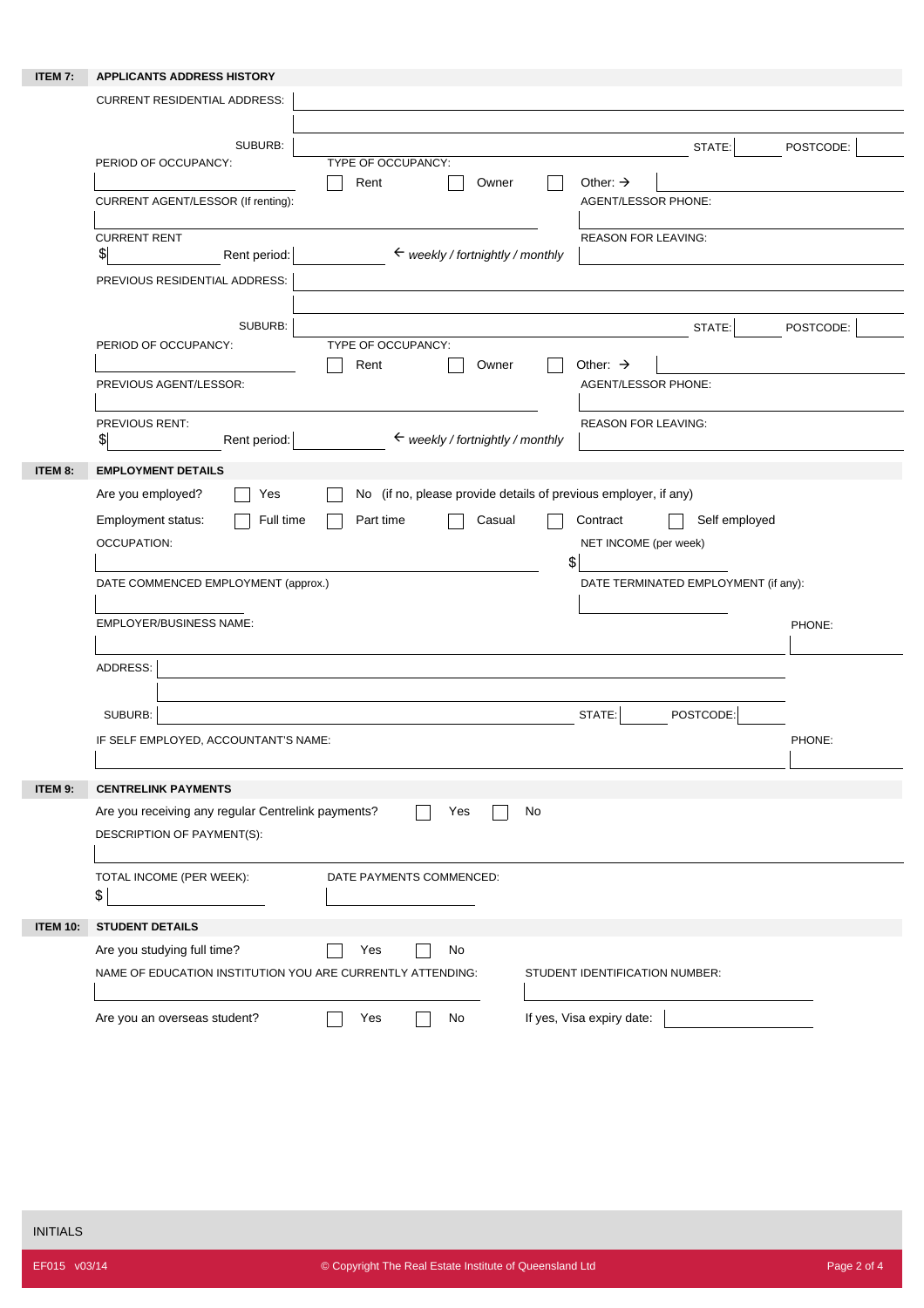| <b>ITEM 11:</b> | PERSONAL REFERENCES                                                                                                   |                                                                                                                                                                                       |        |                                     |                      |  |  |  |
|-----------------|-----------------------------------------------------------------------------------------------------------------------|---------------------------------------------------------------------------------------------------------------------------------------------------------------------------------------|--------|-------------------------------------|----------------------|--|--|--|
|                 | Please do not list relatives, another applicant or partners and provide business hours contact numbers.<br>REFEREE 1: |                                                                                                                                                                                       |        |                                     | <b>RELATIONSHIP:</b> |  |  |  |
|                 | ADDRESS:                                                                                                              |                                                                                                                                                                                       |        |                                     | PHONE/MOBILE:        |  |  |  |
|                 | SUBURB:<br><b>REFEREE 2:</b>                                                                                          |                                                                                                                                                                                       | STATE: | POSTCODE:                           | RELATIONSHIP:        |  |  |  |
|                 | ADDRESS:                                                                                                              |                                                                                                                                                                                       |        |                                     | PHONE/MOBILE:        |  |  |  |
|                 | SUBURB:                                                                                                               |                                                                                                                                                                                       | STATE: | POSTCODE:                           |                      |  |  |  |
| <b>ITEM 12:</b> | PERSONAL REPRESENTATIVE                                                                                               |                                                                                                                                                                                       |        |                                     |                      |  |  |  |
|                 | i.e. preferred person(s) to be contacted in the event of an emergency.                                                |                                                                                                                                                                                       |        |                                     |                      |  |  |  |
|                 | <b>REPRESENTATIVE 1:</b>                                                                                              |                                                                                                                                                                                       |        |                                     | RELATIONSHIP:        |  |  |  |
|                 | ADDRESS:                                                                                                              |                                                                                                                                                                                       |        |                                     |                      |  |  |  |
|                 |                                                                                                                       |                                                                                                                                                                                       |        |                                     | PHONE/MOBILE:        |  |  |  |
|                 | SUBURB:<br><b>REPRESENTATIVE 2:</b>                                                                                   |                                                                                                                                                                                       | STATE: | POSTCODE:                           |                      |  |  |  |
|                 |                                                                                                                       |                                                                                                                                                                                       |        |                                     | RELATIONSHIP:        |  |  |  |
|                 | ADDRESS:                                                                                                              |                                                                                                                                                                                       |        |                                     |                      |  |  |  |
|                 |                                                                                                                       |                                                                                                                                                                                       |        |                                     | PHONE/MOBILE:        |  |  |  |
|                 | SUBURB:                                                                                                               |                                                                                                                                                                                       | STATE: | POSTCODE:                           |                      |  |  |  |
|                 | <b>PART 3: SUPPORTING DOCUMENTS</b>                                                                                   |                                                                                                                                                                                       |        |                                     |                      |  |  |  |
| <b>ITEM 13:</b> | <b>IDENTIFICATION</b>                                                                                                 |                                                                                                                                                                                       |        |                                     |                      |  |  |  |
|                 |                                                                                                                       | You are required to meet a 100 point identification criterion upon submission of your application.<br>The Agent/Lessor may photocopy any item and retain as part of your application. |        |                                     |                      |  |  |  |
|                 | Please tick the identifying documents you have provided with your application.                                        |                                                                                                                                                                                       |        |                                     |                      |  |  |  |
|                 |                                                                                                                       | IMPORTANT: At least one form of Photo Identification MUST be provided.                                                                                                                |        |                                     |                      |  |  |  |
|                 | <b>70 Points</b>                                                                                                      |                                                                                                                                                                                       |        |                                     |                      |  |  |  |
|                 | Passport                                                                                                              | Full birth certificate                                                                                                                                                                |        | Citizenship certificate             |                      |  |  |  |
|                 | <b>40 Points</b>                                                                                                      |                                                                                                                                                                                       |        |                                     |                      |  |  |  |
|                 | Australian Driver's Licence                                                                                           | Student Photo ID                                                                                                                                                                      |        | Department of Veterans Affairs card |                      |  |  |  |
|                 | Centrelink card                                                                                                       | Proof of age card                                                                                                                                                                     |        | State/Federal Government Photo ID   |                      |  |  |  |
|                 | 25 Points                                                                                                             |                                                                                                                                                                                       |        |                                     |                      |  |  |  |
|                 | Medicare card                                                                                                         | Council rates notice                                                                                                                                                                  |        | Motor vehicle registration          |                      |  |  |  |
|                 | Telephone bill                                                                                                        | Electricity bill                                                                                                                                                                      |        | Gas bill                            |                      |  |  |  |
|                 | Tenancy History Ledger                                                                                                | Bank statement                                                                                                                                                                        |        | Credit card statement               |                      |  |  |  |
|                 | Last FOUR rent receipts                                                                                               | Rent bond receipt                                                                                                                                                                     |        | Previous tenancy agreement          |                      |  |  |  |
| <b>ITEM 14:</b> | PROOF OF INCOME                                                                                                       |                                                                                                                                                                                       |        |                                     |                      |  |  |  |
|                 | You are also required to supply the Agent/Lessor with proof of your income upon submission of your application.       |                                                                                                                                                                                       |        |                                     |                      |  |  |  |
|                 | Employed:<br>Last TWO pay slips.                                                                                      |                                                                                                                                                                                       |        |                                     |                      |  |  |  |

**Self employed:** Bank statements, Group Certificate, Tax Return or Accountant's letter. **Not employed:** Centrelink statement.